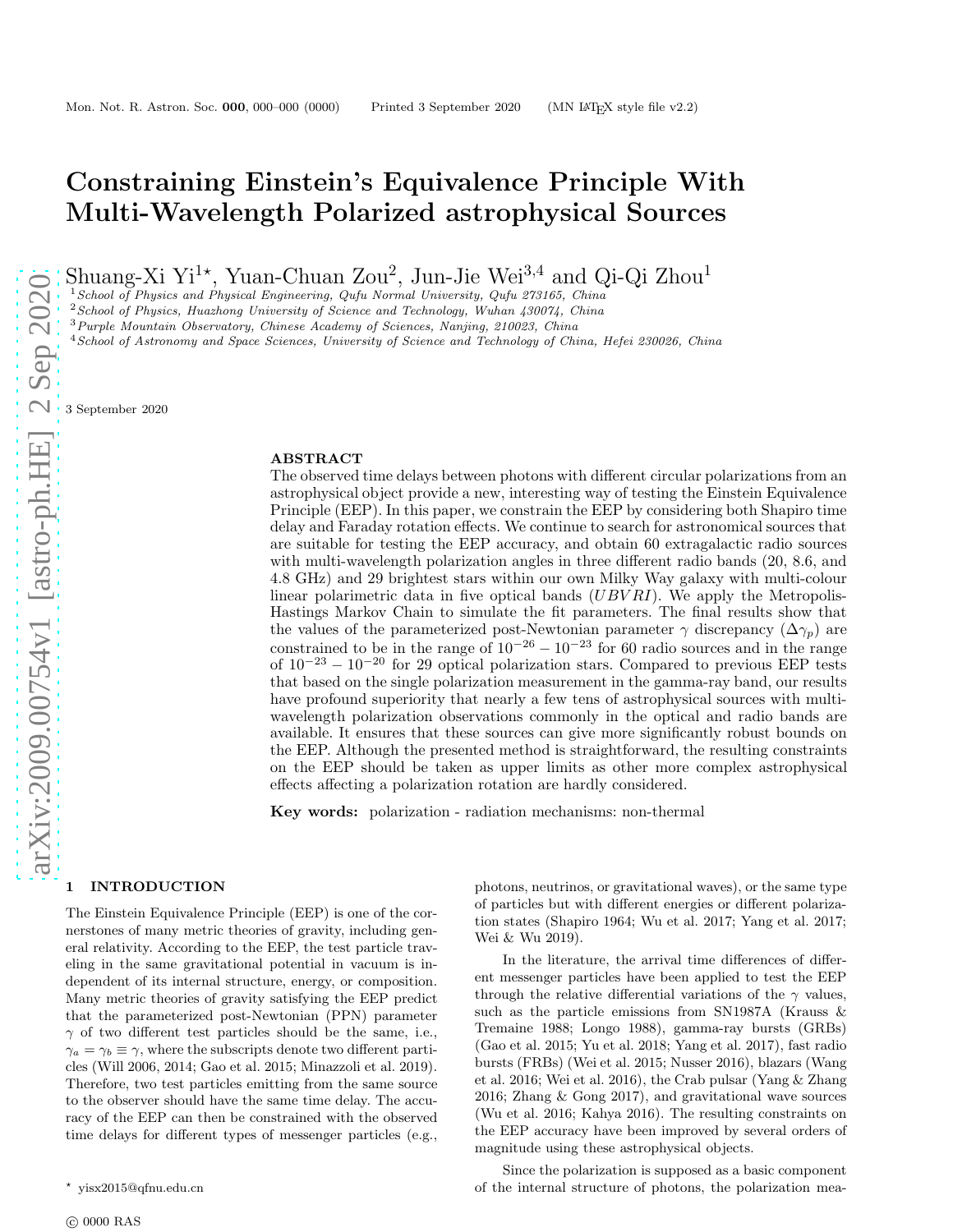surements from astrophysical objects can also serve as an ideal test bed to probe the EEP (Yang et al. 2017; Wu et al. 2017; Wei & Wu 2019; Yi et al. 2020). Yang et al. (2017) took GRB 110721A with high linear polarization in the gammaray band as an example to constrain the accuracy of the EEP. They obtained the current best constraint on the EEP of  $\Delta\gamma_p < 1.6 \times 10^{-27}$ . Recently, Yi et al. (2020) provided a new method to test the EEP with multi-wavelength radio observations of polarized blazars. They selected 15 groups of polarization data from the blazar 3C 279, and obtained an upper limit of  $\Delta \gamma_p = (1.91 \pm 0.34) \times 10^{-20}$  when considering both the Shapiro time delay and the simple form of Faraday rotation effects. However, the number of available polarization measurements in the gamma-ray band for this particular kind of test is very limited. Therefore, the outcomes of EEP lack significant statistical robustness even though some upper limits of  $\Delta\gamma_p$  were set to be extremely small (Yang et al. 2017; Wei & Wu 2019). And fortunately, many astrophysical sources with multi-wavelength polarization measurements at radio and optical bands have been observed. It is always helpful to constrain the EEP using different methods and different data. In this work, we gather the multiwavelength polarization observations of 60 radio sources and 29 brightest stars to test the EEP through a novel method which was discussed in Yi et al. (2020). The number of these astrophysical sources with polarization measurements overwhelms the size of data sets of previous EEP tests and guarantees much more significant statistical robustness.

### 2 METHOD DESCRIPTION

Considering the Shapiro time delay effect, the time interval required for test particles to traverse a given distance would be longer by (Shapiro 1964; Krauss & Tremaine 1988; Longo 1988):

$$
\delta t_{\rm gra} = -\frac{1+\gamma}{c^3} \int_{\mathbf{r}_{\rm e}}^{\mathbf{r}_{\rm o}} U(r) dr,\tag{1}
$$

where  $r_0$  and  $r_e$  represent locations of Earth and source, respectively,  $U(r)$  is the gravitational potential. We consider a linearly polarized light, which is a superposition of two monochromatic waves with opposite circular polarizations (labeled with 'r' and 'l'). Once the EEP fails, photons with right- and left-handed circular polarizations radiated simultaneously from the source will arrive at the Earth with a time delay difference. It should be underlined that this is true only in the case of gravitational theories in which the antisymmetric part of the metric tensor is coupled with the electromagnetic field. The relative Shapiro time delay is given by

$$
\Delta t_{\rm gra} = \left| \frac{\Delta \gamma_{\rm p}}{c^3} \int_{\mathbf{r}_{\rm e}}^{\mathbf{r}_{\rm o}} U(r) dr \right|, \tag{2}
$$

where  $\Delta\gamma_{\rm p} \equiv \gamma_{\rm l} - \gamma_{\rm r}$  is the difference of the  $\gamma$  values for different circular polarization states. To estimate the accuracy of the EEP in Eq. (2), one has to figure out the gravitational potential along the propagation path and the Shapiro time delay.

For a cosmological source, Nusser (2016) first pointed out that the potential fluctuations from the large-scale structure are much larger than the gravitational potential of the Milky Way. They proved that incorporating the gravitational potential from the large-scale structure could tighten the EEP constraints by about four orders of magnitude. Laniakea is a newly discovered supercluster of galaxies, which is the closest and most massive gravitational body to our Milky Way galaxy (Tully et al. 2014). In the previous works, the Laniakea supercluster of galaxies has been used as the deflector in the Shapiro delay tests (Luo et al. 2016; Wei & Wu 2019). Here we also adopt the Laniakea's gravitational potential to calculate the Shapiro delay. Considering a cosmological source, Laniakea could be regarded as a pointmass approximation when estimating the gravitational potential. We use a Keplerian potential  $U(r) = -GM/R$  here for Laniakea, thus we have (Longo 1988)

$$
\Delta t_{\rm gra} = \Delta \gamma_p \frac{GM_{\rm L}}{c^3} \ln \left\{ \frac{\left[ d + \left( d^2 - b^2 \right)^{1/2} \right] \left[ r_L + s_{\rm n} \left( r_L^2 - b^2 \right)^{1/2} \right]}{b^2} \right\} , (3)
$$

where  $M_L \simeq 1 \times 10^{17} M_{\odot}$  is the Laniakea mass (Tully et al. 2014),  $G = 6.68 \times 10^{-8}$  erg g cm<sup>-2</sup> is the gravitational value,  $c = 3 \times 10^{10}$  cm s<sup>-1</sup> is the speed of light, d is the distance from the source to our Earth,  $b$  represents the impact parameter of the light paths relative to the Laniakea center,  $r_L \simeq 77$  Mpc denotes the distance from the Laniakea center to the Earth (Lynden-Bell et al. 1988), and  $s_n = +1$ or  $s_n = -1$  correspond to the cases where the source is located along the Laniakea or anti-Laniakea center. More details about the gravitational potential from the large-scale structure for a cosmological source can be seen in Nusser (2016), Luo et al. (2016) and Wei & Wu (2019), while the gravitational potential  $U(r)$  for an object in the Milky Way galaxy can be seen in Zhang & Gong (2017).

Considering the relative Shapiro time delay  $\Delta t_{\text{gra}}$  discussed above, the rotation of the linear polarization angle  $\Delta\phi$  during the traverse from the source to the observer is given by (Yi et al. 2020):

$$
\Delta \phi = \frac{\pi c \Delta t_{\text{gra}}}{\lambda},\tag{4}
$$

where  $\lambda$  is the wavelength. However, there are also existing some astrophysical effects that modify the linear polarization angle of radio sources, such as Faraday rotation, when the light goes through the magnetized plasmas. The linear polarization angle is consistent with the  $\lambda^2$  law expected for Faraday rotation with the simple formalism<sup>[1](#page-1-0)</sup> (e.g. Burn 1966; Hovatta et al. 2019). Therefore, the observed linear polarization angle at wavelength  $\lambda$  emitted from an astronomical event could be regarded as the new expression when considering both the EEP and Faraday rotation effects simultaneously,

$$
\phi_{\rm obs}(\lambda) = \phi_0 + \frac{A}{\lambda} + B\lambda^2,\tag{5}
$$

where  $\phi_0$  is the initial angle of the linearly polarized light,  $A \equiv \pi c \Delta t_{\text{gra}}$  denotes the contribution from the Shapiro time

<span id="page-1-0"></span><sup>1</sup> The form of  $\lambda^2$  for the Faraday Rotation effect used in our paper is only the simple model, the real condition may have more complex wavelength dependence of the polarization angle rotation, but the multiple rotation measure components are hardly confirmed.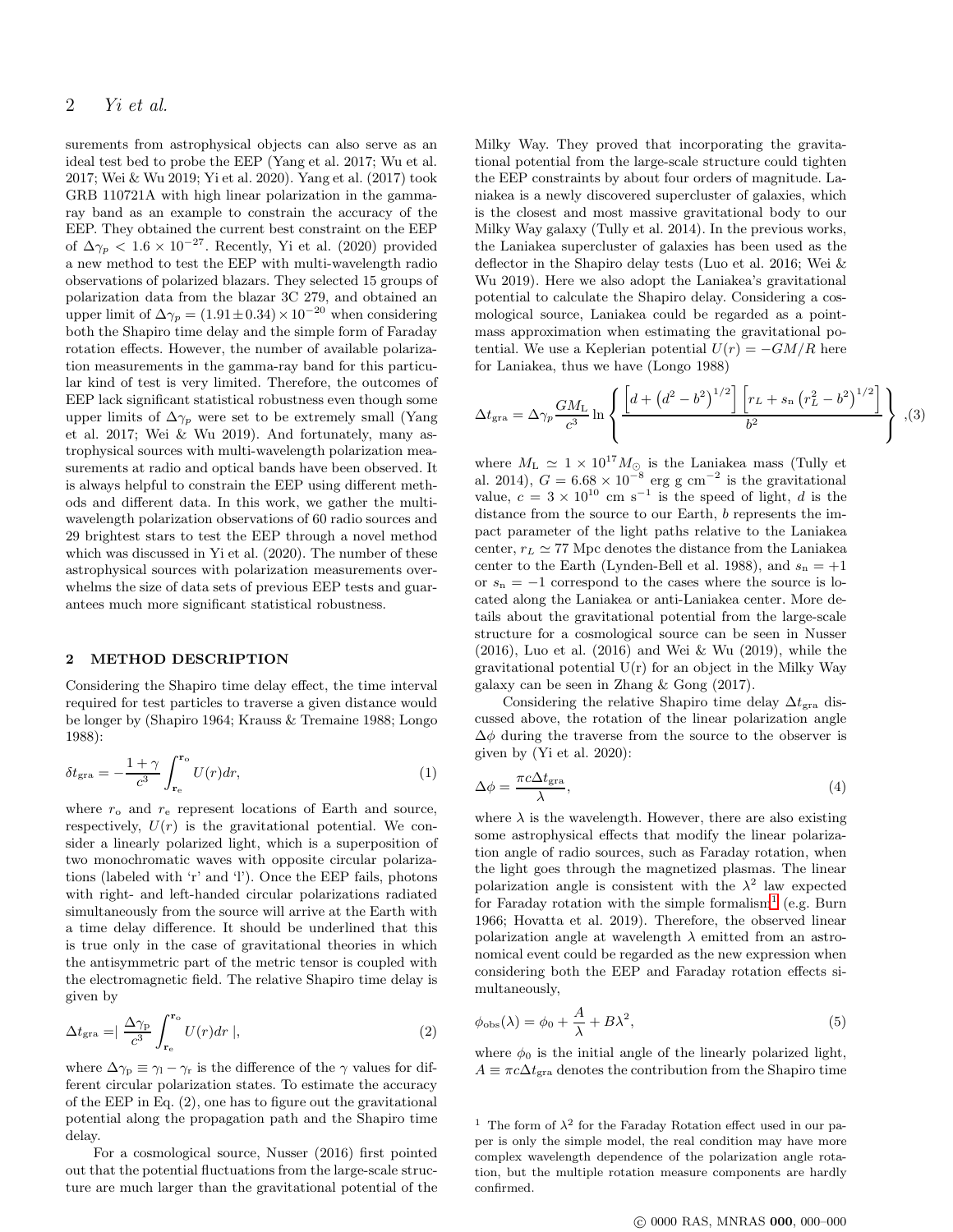delay effect, and  $B$  is the rotation measure induced by Faraday rotation (Burn 1966; Hovatta et al. 2019).  $\phi_0$ , A, and B are free parameters that can be optimized from the fit to the observational data, if there are linear polarization measurements in several bands from the astronomical object. For more details please see Yi et al. (2020).

We describe the method of testing EEP with multiwavelength observations of polarized astronomical sources above. This method is simple but with high accuracy of the EEP test. We acquire the value of  $\Delta\gamma_p$  with the time lag  $\Delta t_{\rm gra}$  ( $\Delta t_{\rm gra} = A/\pi c$ ), which is obtained by the fit of the observational data. Although the presented method is straightforward, some potential effects, especially the opacity effects in the radio window have not been taken into account, such as differential Faraday rotation (O'Sullivan et al. 2012; Karamanavis et al. 2016; Pasetto et al. 2016), and hence the constraint results on the EEP should be still taken as upper limits. Therefore, considering the opacity effects for radio bands, we also search some optical polarization sources, which should be much less affected by the Faraday rotation ( $\propto \lambda^2$ ).

### 3 TESTS OF THE EEP USING POLARIZED RADIO AND OPTICAL SOURCES

It is feasible to select one or two suitable candidates for testing the EEP with the new method. However, it makes more sense to take more polarized samples for constraining the upper limits of  $\Delta \gamma$ . We can get a limited range of  $\Delta \gamma$  when using the catalogue of different polarized objects at different distances. Therefore, it is necessary to constantly test the validity of the EEP with more appropriate polarized astronomical sources through the new constraint method. We continue to search for such astronomical sources and collect the observations of the Australia Telescope 20-GHz (AT20G) Survey with multi-wavelength polarization data. According to the introduction of Massardi et al. (2008), the full survey of the AT20G covers the whole southern sky to a flux density limit of  $\simeq 50$  mJy, and the project began in 2004 and ended in 2007. More than 4400 sources were obtained, but they only presented the analysis of the brightest sources with the flux  $S_{20\ GHz} > 0.50\ Jy$  in the AT20G Survey (Massardi et al. 2008). Follow-up polarization measurements at 20, 8.6, and 4.8 GHz were carried out for those radio sources. However, according to Massardi et al. (2008), some polarization data were not observed at some bands (20, 8.6, and 4.8 GHz) (see their Tables 2 and 3). Only about 60 radio sources are collected with the multi-wavelength polarized data. Table 1 lists 60 selected radio sources with different positions, redshifts, and polarization angles (with no errors, please also see Massardi et al. 2008) in three bands, respectively.

According to Feinstein et al. (2008), we also present the multi-colour linear polarimetric data for 29 of the brightest stars in the area of the open cluster NGC 6250 in the Milky Way galaxy. The age of NGC 6250 could be estimated as  $1.4 \times 10^7$  yr with a distance of about 1025 pc to the earth  $(l = 340°.8, b = -1°.8)$ . Data on linear optical polarimetry were obtained during 2004 and 2005 in Argentina. Each optical polarized star was observed simultaneously through the Johnson-Cousins broad-band UBV RI filters. The multicolour polarimetric observations are listed in Table 2.

We compile those polarization observations from the astrophysical sources, and obtain the wavelengths and the corresponding polarization angles. We suppose that the wavelength  $\lambda$  is an independent variable, and the observed polarization angle  $\phi_{\rm obs}$  is a dependent variable. For the nonlinear regression about the polarized observations of each source, we use the function  $\phi(\lambda)$  to reproduce the polarized data. We then apply the Metropolis-Hastings Markov Chain Monte Carlo (MHMC) method to simulate the linear polarization angles and the corresponding wavelengths. The observed data of each group is simulated with three unknown parameters, e.g.,  $A$ ,  $B$ , and  $\phi_0$ . Figure 1 shows two cases of 60 radio sources with the observed linear polarization angles at different wavelengths, and the red line is the best fit line with Eq. (5). Figure 2 presents two cases of 29 optical stars with the polarization observations. Using this fitting method, we obtain the best-fit results for those sources with the multi-wavelength linear polarized data, which are listed in Tables 3 and 4.

The Shapiro time delay between photons with different circular polarizations for each source can be estimated with the optimized value of A, i.e.,  $\Delta t_{\text{gra}} = \frac{A}{\pi c}$ . We find that the estimated Shapiro time delays are in the range of  $10^{-13} - 10^{-11}$  s for the radio sources and in the range of  $10^{-18} - 10^{-15}$  s for the optical candidates. Taking the relevant observation information into Eq. (3), such as the position and distance of the source, we then obtain the upper limits for  $\Delta\gamma_p$ . The constraints on the  $\gamma$  discrepancy for each source are shown in Tables 3 and 4. We find the constraint results of  $\Delta\gamma_p$  are in the range of  $10^{-26} - 10^{-23}$  for 60 radio sources and in the range of  $10^{-23} - 10^{-20}$  for the optical polarized stars, which are one of the best limits on the EEP through the new method with the multi-wavelength polarization observations of astrophysical sources. Our constraint results with the radio polarized sources are an improvement of 5-6 orders of magnitude over some previous analysis when considering the large scale structure potential. The distributions of the constraint results on EEP with radio and optical polarized candidates are shown in Figure 3. Since some potential effects have not been taken into account, the constraint results on the EEP should be still taken as upper limits. The specific range of  $\Delta\gamma_p$  in this paper is only the distribution of the constraint results on the EEP for each polarized source.

In this paper, we constrain the EEP by considering both Shapiro time delay and Faraday rotation effects. We should indicate that although the presented method used in this paper can provide severe tests of the EEP, which is also one of the cornerstones of general relativity, it cannot be applied directly to distinguish between some specific gravity theories, for example, general relativity theory and its alternatives. Our purpose is designed to improve the constraint results on EEP with different polarized astrophysical sources. Thus, in order to distinguish between general relativity theory and other alternative gravity theories, one should investigate further for developing more accurate tests of the EEP and some related theories.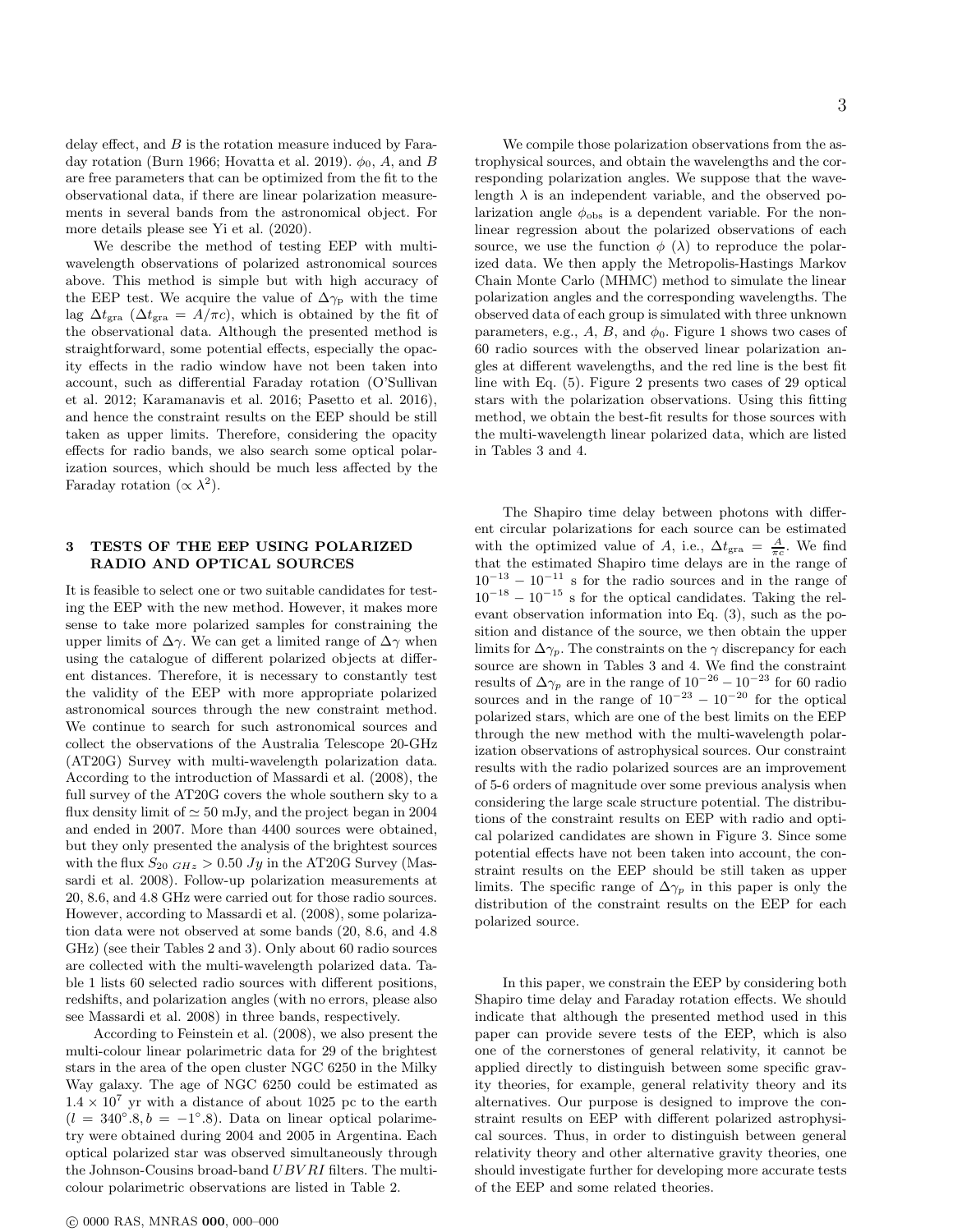### 4 SUMMARY AND DISCUSSION

Since the polarization from astrophysical objects is supposed to be part of the internal structure of photons, we have considered that polarization measurements of astrophysical objects can provide good tests of the EEP. In other words, the validity of the EEP can be tested with the Shapiro time delay of particles with different polarization states. Unlike previous methods given by other authors, we apply our method to test EEP with multi-wavelength polarization observations of the sources by considering both the EEP and Faraday rotation effects. Although it is straightforward to constrain the EEP based on the method, the constraint results should be taken as upper limits as other potential astrophysical effects affecting the polarization rotation are hardly considered.

We try to search for astronomical sources that are suitable for testing the EEP accuracy. Sixty radio sources with multi-wavelength polarization angles in three bands (20, 8.6, and 4.8 GHz) and twenty-nine of the brightest stars in the area of the open cluster NGC 6250 within the Milky Way galaxy with multi-colour linear polarimetric data in five different optical bands are collected. We then use the function  $\Delta\phi$  ( $\lambda$ ) to fit the polarized observations of each source, and apply the MHMC to simulate the linear polarization angles and the corresponding wavelengths. We find the Shapiro time delay between photons with different circular polarizations from the radio and optical candidates are in the ranges of  $10^{-13} - 10^{-11}$  s and  $10^{-18} - 10^{-15}$  s, respectively. Considering all of the values in Eq. (3), we then obtain the constraints of the  $\gamma$  discrepancy with the measurements of the polarization for 60 radio sources and 29 optical stars, implying  $10^{-26} - 10^{-23}$  and  $10^{-23} - 10^{-20}$ . By applying the Laniakea supercluster (instead of Milky Way) as the source of the gravitational field, the EEP constraints with the radio polarized sources can be tightened by 5-6 orders of magnitude. We obtain the EEP constraints by using various types of sources with different polarization observations at different distances. Furthermore, the profound superiority of such tests is that nearly a few tens of sources with multi-wavelength polarization measurements are commonly available in the optical and radio bands which guarantees the significant robustness of the resulting constraint on the EEP.

### ACKNOWLEDGMENTS

We thank Yue-Yang Zhang, Fa-Yin Wang, Ren-De Ma, Xuan Yang and Bin Liao for helpful discussion. This work is supported by the National Natural Science Foundation of China (Grant Nos. 11703015, U1738132, and U1831122), the Natural Science Foundation of Shandong Province (Grant No. ZR2017BA006), the Youth Innovation Promotion Association (2017366), the Key Research Program of Frontier Sciences (grant No. ZDBS-LY-7014) of Chinese Academy of Sciences, and the Youth Innovations and Talents Project of Shandong Provincial Colleges and Universities (Grant No. 201909118).

### REFERENCES

- Gao H., Wu X.-F., Mészáros P., 2015, ApJ, 810, 121
- Hovatta T., O'Sullivan S., Martí-Vidal I., Savolainen T., Tchekhovskoy A., 2019, A&A, 623, A111
- Kahya E., 2016, cosp, 41, H0.2-42-16, cosp...41
- Karamanavis V., et al., 2016, A&A, 590, A48
- Krauss L. M., Tremaine S., 1988, PhRvL, 60, 176
- Longo M. J., 1988, PhRvL, 60, 173
- Luo Z.-X., Zhang B., Wei J.-J., Wu X.-F., 2016, JHEAp, 9, 35
- Lynden-Bell D., Faber S. M., Burstein D., Davies R. L., Dressler A., Terlevich R. J., Wegner G., 1988, ApJ, 326, 19
- 
- Massardi M., et al., 2008, MNRAS, 384, 775
- Minazzoli O., Johnson-McDaniel N. K., Sakellariadou M., 2019, PhRvD, 100, 104047
- Nusser A., 2016, ApJL, 821, L2
- O'Sullivan S. P., et al., 2012, MNRAS, 421, 3300
- Pasetto A., Carrasco-González C., Bruni G., Basu A., O'Sullivan S., Kraus A., Mack K.-H., 2016, Galax, 4, 66
- Shapiro I. I., 1964, PhRvL, 13, 789
- Tully R. B., Courtois H., Hoffman Y., Pomarède D., 2014, Natur, 513, 71
- Wang Z.-Y., Liu R.-Y., Wang X.-Y., 2016, PhRvL, 116, 151101
- Wei J.-J., Wang J.-S., Gao H., Wu X.-F., 2016, ApJL, 818, L2
- Wei J.-J., Gao H., Wu X.-F., Mészáros P., 2015, PhRvL, 115, 261101
- Wei J.-J., Wu X.-F., 2019, PhRvD, 99, 103012
- Will C. M., 2006, LRR, 9, 3
- Will C. M., 2014, LRR, 17, 4
- Wu X.-F., Wei J.-J., Lan M.-X., Gao H., Dai Z.-G., Mészáros P., 2017, PhRvD, 95, 103004
- Wu X.-F., et al., 2016, PhRvD, 94, 024061
- Yang C., Zou Y.-C., Zhang Y.-Y., Liao B., Lei W.-H., 2017, MN-RAS, 469, L36
- Yang Y.-P., Zhang B., 2016, PhRvD, 94, 101501
- Yi S.-X., Zou Y.-C., Yang X., Liao B., Wei S.-W., 2020, MNRAS, 493, 1782
- Yu H., Xi S.-Q., Wang F.-Y., 2018, ApJ, 860, 173
- Zhang Y., Gong B., 2017, ApJ, 837, 134

### DATA AVAILABILITY

The data underlying this article are available in the article.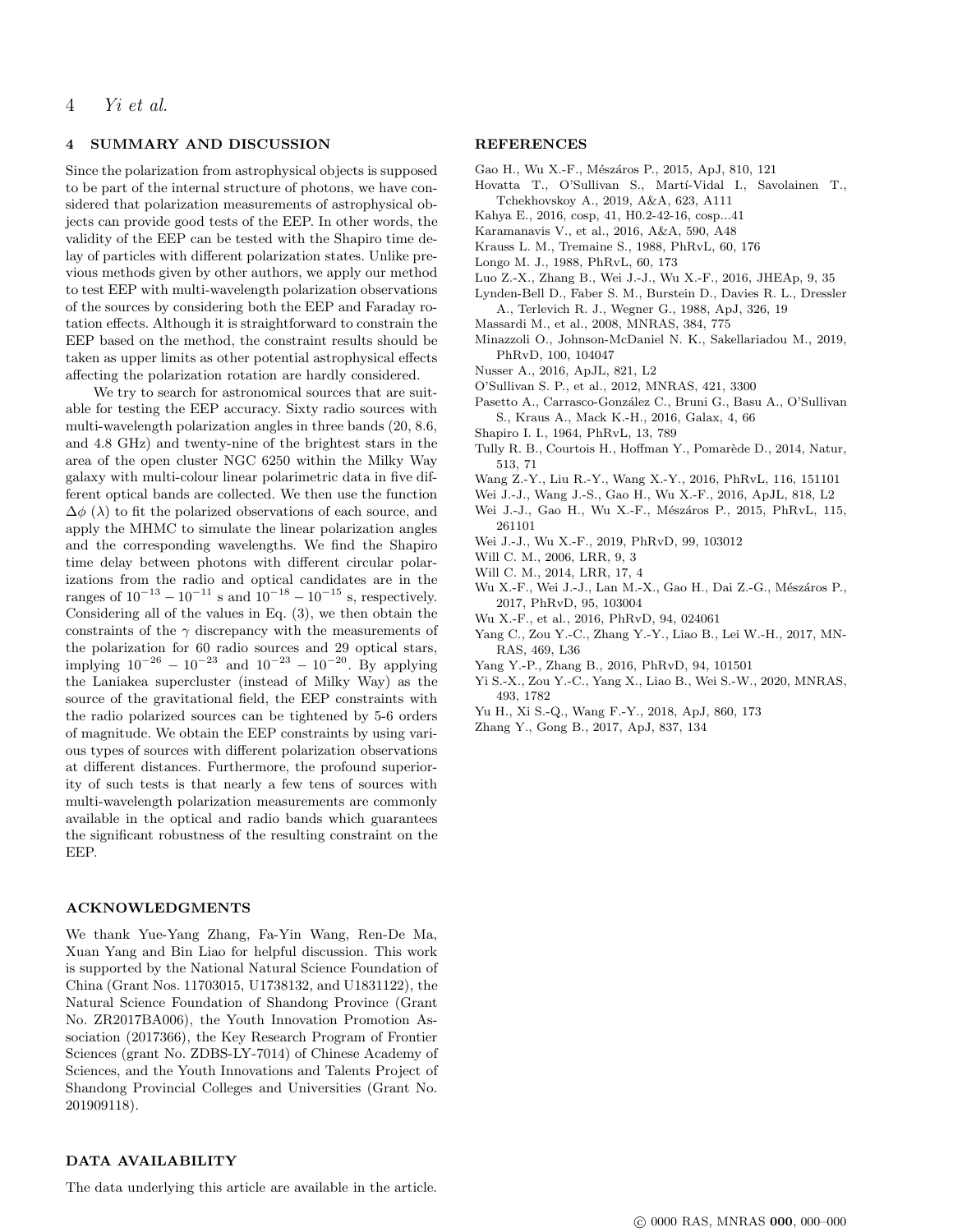

Figure 1. The best-fit results of two cases with the different observed linear polarization angles and multi-wavelength observations for PKS 0047-579 (left) and PKS 0135-247 (right). The black dots are the linear polarization data. The red line is the fit curve using Eq. (5).



Figure 2. The best-fit results of two cases with the different observed linear polarization angles and multi-wavelength observation for optical stars in NGC 6250.



Figure 3. The distributions of the constraint results on the EEP with radio and optical candidates.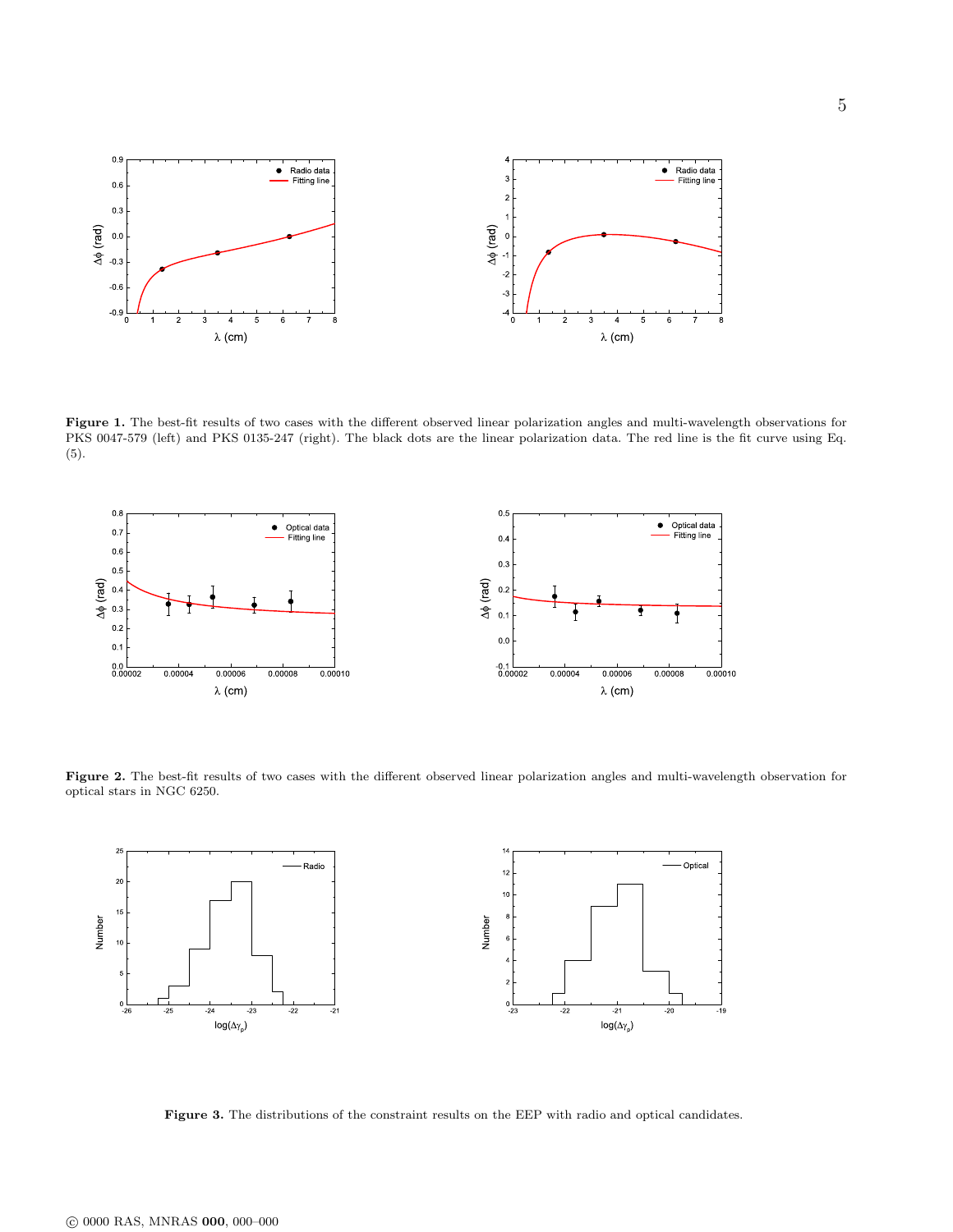## 6 Yi et al.

Table 1. The catalogue of 60 radio sources with multi-wavelength polarization observations.

|                              |                               |                                |                | $22 \text{ GHz}$         | 43 GHz                    | 86 GHz                    |
|------------------------------|-------------------------------|--------------------------------|----------------|--------------------------|---------------------------|---------------------------|
| Sources                      | RA                            | δ                              | $\bf{Z}$       | $\phi_{\rm obs}(^\circ)$ | $\phi_{\rm obs} (^\circ)$ | $\phi_{\rm obs} (^\circ)$ |
| PKS 0047-579                 | 00:49:59.48                   | $-57:38:27.6$                  | 1.797          | $-22$                    | $-11$                     | $\boldsymbol{0}$          |
| PKS 0116-219                 | 01:18:57.30                   | $-21:41:30.1$                  | 1.165          | $57\,$                   | 65                        | $73\,$                    |
| PKS 0130-17                  | 01:32:43.53                   | $-16.54.48.2$                  | 1.02           | 34                       | 39                        | 48                        |
| PKS 0135-247                 | 01:37:38.33                   | $-24:30:53.6$                  | 0.837          | -47                      | $\,6\,$                   | -15                       |
| PKS 0142-278                 | 01:45:03.39                   | $-27:33:33.9$                  | 1.155          | $\overline{4}$           | 36                        | $-28$                     |
| PKS 0202-17                  | 02:04:57.76                   | $-17:01:20.1$                  | 1.74           | -77                      | -59                       | -71                       |
| PKS 0208-512                 | 02:10:46.19                   | $-51:01:01.4$                  | 0.999          | -7                       | $-21$                     | -17                       |
| PKS 0214-330                 | 02:16:48.19                   | $-32.47.40.6$                  | 1.331          | 86                       | -61                       | $52\,$                    |
| PKS 0220-349                 | 02:22:56.40                   | $-34:41:27.7$                  | 1.49           | $-26$                    | $-5$                      | $-4$                      |
| PKS 0237-23                  | 02:40:08.13                   | $\textbf{-23:09:15.8}$         | 2.223          | $-33$                    | $-31$                     | $-36$                     |
| PKS 0252-549                 | 02:53:29.20                   | $-54.41.51.4$                  | 0.539          | 44                       | 14                        | $-2$                      |
| PKS 0325-222                 | $03\!\!:\!\!27\!\!:\!\!59.97$ | $-22:02:06.3$                  | 2.22           | 49                       | 47                        | 48                        |
| PKS 0327-241                 | 03.29.54.10                   | $-23.57:08.7$                  | 0.895          | $-62$                    | 22                        | 37                        |
| PKS 0335-364<br>PKS 0338-214 | 03:36:54.12                   | $-36:16:06.0$<br>$-21:19:30.8$ | 1.541          | 16<br>$\,8\,$            | 8                         | 43                        |
| PKS 0346-27                  | 03:40:35.65                   | $-27:49:13.4$                  | 0.223          |                          | $\boldsymbol{0}$          | $-14$<br>$\boldsymbol{0}$ |
| PKS 0405-385                 | 03:48:38.11<br>04:06:58.98    |                                | 0.991<br>1.285 | $-77$<br>14              | -67<br>$\,3$              | $-24$                     |
| PKS 0405-331                 | 04:07:33.92                   | $-38.26.27.5$                  | 2.562          | 85                       | -89                       | -86                       |
| PKS 0414-189                 | 04:16:36.61                   | $-33.03.45.3$<br>$-18:51:08.9$ | 1.536          | -85                      | -69                       | -60                       |
| PKS 0422-380                 | 04:24:42.27                   | $-37:56:21.0$                  | 0.782          | $-87$                    | -71                       | 87                        |
| PKS 0426-380                 | 04:28:40.37                   | $-37:56:19.3$                  | 1.11           | $-46$                    | $-30$                     | $-30$                     |
| PKS 0435-300                 | 04:37:36.56                   | $-29:54:03.9$                  | 1.328          | $-66$                    | $-39$                     | -46                       |
| PKS 0438-43                  | 04:40:17.17                   | $-43.33.08.4$                  | 2.863          | $\overline{4}$           | $\,8\,$                   | $-65$                     |
| PKS 0454-46                  | 04:55:50.79                   | $-46.15.58.6$                  | 0.853          | 58                       | 58                        | $22\,$                    |
| PKS 0454-234                 | 04:57:03.23                   | $-23:24:51.8$                  | 1.003          | $-33$                    | $-30$                     | -44                       |
| PKS 0511-220                 | 05:13:49.10                   | $-21:59:17.4$                  | 1.296          | $-44$                    | -56                       | -65                       |
| PKS 0514-459                 | 05:15:45.23                   | $-45:56:43.2$                  | 0.194          | 16                       | 3                         | 19                        |
| PKS 0522-611                 | 05:22:34.40                   | $-61:07:57.0$                  | 1.4            | 47                       | 65                        | 82                        |
| PKS 0534-340                 | 05:36:28.45                   | $-34:01:10.8$                  | 0.684          | $-85$                    | -77                       | -80                       |
| PKS 0537-441                 | 05:38:50.35                   | $-44:05:08.6$                  | 0.894          | $-44$                    | $-59$                     | -44                       |
| PKS 0537-286                 | 05:39:54.17                   | $-28:39:56.3$                  | 3.104          | 41                       | 41                        | 46                        |
| PKS 0539-543                 | 05:40:45.78                   | $-54:18:21.7$                  | 1.19           | 27                       | 20                        | 63                        |
| PKS 0557-454                 | 05:59:11.53                   | $-45.29.40.4$                  | 0.687          | $-2$                     | $-70$                     | -69                       |
| PKS 0607-15                  | 06:09:41.03                   | $-15:42:41.6$                  | 0.324          | $21\,$                   | 43                        | 45                        |
| PKS 0625-35                  | 06:27:06.73                   | $-35.29.16.1$                  | 0.054          | 79                       | 84                        | $-84$                     |
| PKS 0646-306                 | 06:48:14.18                   | $-30:44:19.3$                  | 1.153          | $-61$                    | -61                       | 82                        |
| PKS 0834-20                  | 08:36:39.21                   | $-20:16:58.9$                  | 2.752          | 23                       | 77                        | 56                        |
| PKS 0919-260                 | 09:21:29.41                   | $-26:18:44.2$                  | 2.3            | 18                       | $\,7$                     | $\mathbf{1}$              |
| PKS B1102-242                | 11:04:46.06                   | $-24.31.27.5$                  | 1.666          | $-73$                    | -57                       | -77                       |
| PKS 1116-46                  | 11:18:27.08                   | $-46:34:15.3$                  | 0.713          | $-3$                     | -1                        | $-6$                      |
| PKS 1124-186                 | 11:27:04.36                   | $-18.57:19.0$                  | 1.05           | 30                       | 46                        | 36                        |
| PKS 1143-245<br>PKS 1144-379 | 11:46:08.28<br>11:47:01.46    | $-24.47.34.1$<br>$-38:12:10.7$ | 1.94           | $-31$<br>20              | -29<br>41                 | -23<br>$-73$              |
| PKS B1206-238                | 12:09:02.64                   | $-24:06:19.8$                  | 1.048<br>1.299 | $-50$                    | -64                       | 6                         |
| PMN J1248-4559               | 12:48:28.53                   | $-45.59.47.8$                  | 1.02           | 33                       | $-70$                     | $-84$                     |
| PKS 1255-316                 | 12:57:59.20                   | $-31:55:15.2$                  | 1.924          | -76                      | -68                       | -75                       |
| PKS B1256-177                | 12:58:38.27                   | $-18:00:01.3$                  | 1.956          | -15                      | -18                       | $-12$                     |
| PKS 1313-333                 | 13:16:08.09                   | $-33:38:58.9$                  | 1.21           | $-31$                    | $-2$                      | $-11$                     |
| PKS B1406-267                | 14:09:50.13                   | $-26:57:37.3$                  | 2.43           | 13                       | 8                         | -45                       |
| PKS 1514-24                  | 15:17:41.76                   | $-24:22:20.3$                  | 0.048          | 54                       | 44                        | 36                        |
| PKS 1519-273                 | 15:22:37.72                   | $-27.30:11.1$                  | 1.294          | $-33$                    | $-27$                     | $-24$                     |
| PKS 1831-711                 | 18:37:28.74                   | $-71.08:43.0$                  | 1.356          | $-69$                    | -81                       | -65                       |
| PMN J1923-2104               | 19:23:32.27                   | $-21:04:33.4$                  | 0.874          | $-61$                    | -57                       | -66                       |
| PKS 1935-692                 | 19:40:25.74                   | $-69.07:58.0$                  | 3.154          | 42                       | 84                        | 59                        |
| PKS 1953-325                 | 19:56:59.41                   | $-32:25:46.0$                  | 1.242          | 42                       | 19                        | -10                       |
| PKS 2204-54                  | 22:07:43.82                   | $-53.46.34.1$                  | 1.215          | -13                      | $-35$                     | -47                       |
| PKS 2244-37                  | 22:47:03.81                   | $-36.57.46.5$                  | 2.252          | $-13$                    | 13                        | 68                        |
| PKS 2245-328                 | 22:48:38.67                   | $-32:35:52.5$                  | 2.268          | -69                      | $-82$                     | 88                        |
| PKS 2326-477                 |                               |                                |                |                          |                           |                           |
| PKS 2329-384                 | 23:29:17.66<br>23.31.59.43    | $-47:30:19.2$<br>$-38:11:47.4$ | 1.299<br>1.202 | -49<br>40                | -43<br>59                 | $-39$<br>-88              |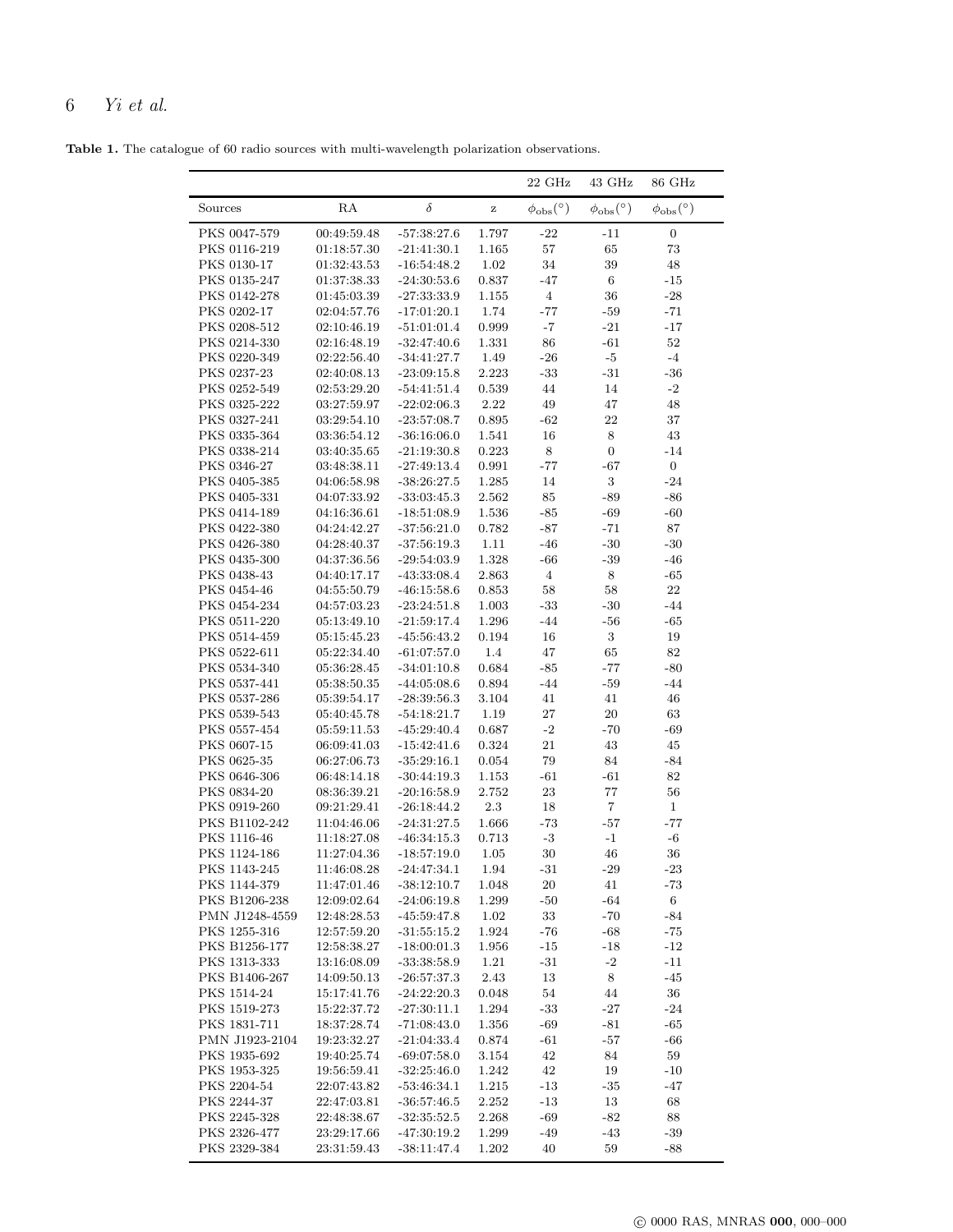| U                         | B                         | V                        | R                         | I                        |
|---------------------------|---------------------------|--------------------------|---------------------------|--------------------------|
| $\phi_{\rm obs} (^\circ)$ | $\phi_{\rm obs} (^\circ)$ | $\phi_{\rm obs}(^\circ)$ | $\phi_{\rm obs} (^\circ)$ | $\phi_{\rm obs}(^\circ)$ |
| $18.8 \pm 3.4$            | $18.7 \pm 2.6$            | $20.9 \pm 3.3$           | $18.5 \pm 2.4$            | $19.6 \pm 3.2$           |
| $10.1 \pm 2.4$            | $6.6 \pm 1.8$             | $9 \pm 1.2$              | $7 \pm 1.1$               | $6.3 \pm 2.1$            |
| $14.9 \pm 3.1$            | $14.3 \pm 3.3$            | $17.3 \pm 3.7$           | $15 \pm 2.7$              | $14.7 \pm 4.2$           |
|                           | $22.8 \pm 4.8$            | $24.5 \pm 4.9$           | $24.5 \pm 5.6$            | $27.4 \pm 7.5$           |
|                           | $19.9 \pm 7.2$            | $24.1 \pm 4.8$           | $22.4 \pm 5$              | $23.4 \pm 4.9$           |
| $13.3 \pm 5.6$            | $22 \pm 3.8$              | $18.4 \pm 5.4$           | $18 \pm 4.8$              | $4.9 \pm 7.5$            |
|                           | $17.3 \pm 2.6$            | $14.6 \pm 1.3$           | $18.9 \pm 1.9$            | $10.9 \pm 2.8$           |
| $15.3 \pm 7.6$            | $15 \pm 3.9$              | $19.7 \pm 5.2$           | $19.3 \pm 3$              | $12.5 \pm 7.1$           |
|                           | $15.5 \pm 1.9$            | $17.3 \pm 1$             | $19 \pm 1.2$              | $18.6 \pm 1.6$           |
|                           | $36.1 \pm 3.6$            | $49.7 \pm 3.1$           | $38.8 \pm 3.7$            | $24.9 \pm 6.5$           |
|                           | $16 \pm 4.8$              | $23.5 \pm 2.3$           | $20.5 \pm 2$              | $28.9 \pm 4.1$           |
| $9.3 \pm 5.8$             | $20.3 \pm 1.8$            | $19.3 \pm 1.9$           | $19.5 \pm 2.5$            | $31.8 \pm 7.8$           |
| $21.7 \pm 6.5$            | $27 \pm 7$                | $25.1 \pm 5.1$           | $25.8 \pm 6.8$            | $20.9 \pm 11.1$          |
|                           | $44 \pm 4.9$              | $40.1 \pm 5$             | $44.3 \pm 4$              | $42.4 \pm 4.1$           |
| $12.8 \pm 2.9$            | $14.4 \pm 2.2$            | $16.4 \pm 2.5$           | $12.5 \pm 2.1$            | $17.7 \pm 3.7$           |
| $7.2 \pm 4.9$             | $13.7 \pm 3.2$            | $14.8 \pm 3.4$           | $14.7 \pm 1.7$            | $20.3 \pm 3.6$           |
| $25.1 \pm 7.4$            | $27.3 \pm 5.9$            | $41.9 \pm 2.9$           | $7.4 \pm 3.9$             | $13.5 \pm 6.6$           |
| $3.8 \pm 3.8$             | $4.8 \pm 3.2$             | $4 \pm 3.2$              | $4.5 \pm 3.2$             | $6 \pm 4.5$              |
| $12.2 \pm 5.4$            | $4.5 \pm 4.1$             | $7.3 \pm 9.3$            | $12.4 \pm 7.7$            |                          |
| $44.3 \pm 6$              | $36.8 \pm 5.7$            | $31.6 \pm 3.5$           | $34.5 \pm 2.8$            |                          |
| $3.5 \pm 7.6$             | $11.9 \pm 1.7$            | $14.1 \pm 4$             | $13 \pm 3.1$              | $12.5 \pm 4.7$           |
|                           | $15 \pm 2.4$              | $11.5 \pm 1.2$           | $9.7 \pm 1.7$             | $10.7 \pm 2.1$           |
| $7.1 \pm 6$               | $4.9 \pm 3.1$             | $4.3 \pm 3.3$            | $0.8 \pm 2$               | $3.1 \pm 2.9$            |
|                           | $35.2 \pm 8.7$            | $42.5 \pm 9.7$           | $46.7 \pm 6.7$            | $44.3 \pm 9.1$           |
| $31.7 \pm 4.6$            | $31.8 \pm 4.6$            | $28.7 \pm 8.9$           |                           | $14.9 \pm 9.5$           |
| $178.3 \pm 5.6$           | $175 \pm 3$               | $1.2 \pm 5.6$            | $4.2 \pm 5.6$             | $3.2 \pm 7.6$            |
| $26.6 \pm 2.5$            | $29.9 \pm 1.1$            | $31.7 \pm 1.2$           | $30.2 \pm 1$              | $28.4 \pm 1.6$           |
| $14.4 \pm 5.7$            | $27.3 \pm 2.9$            | $27.8 \pm 2.8$           | $30.8 \pm 2.7$            | $33.6 \pm 3.8$           |
|                           | $20.2 \pm 1.6$            | $23 \pm 0.6$             | $21 \pm 0.4$              | $17.7 \pm 0.5$           |

Table 2. The catalogue of 29 stars in NGC 6250 with optical polarization observations.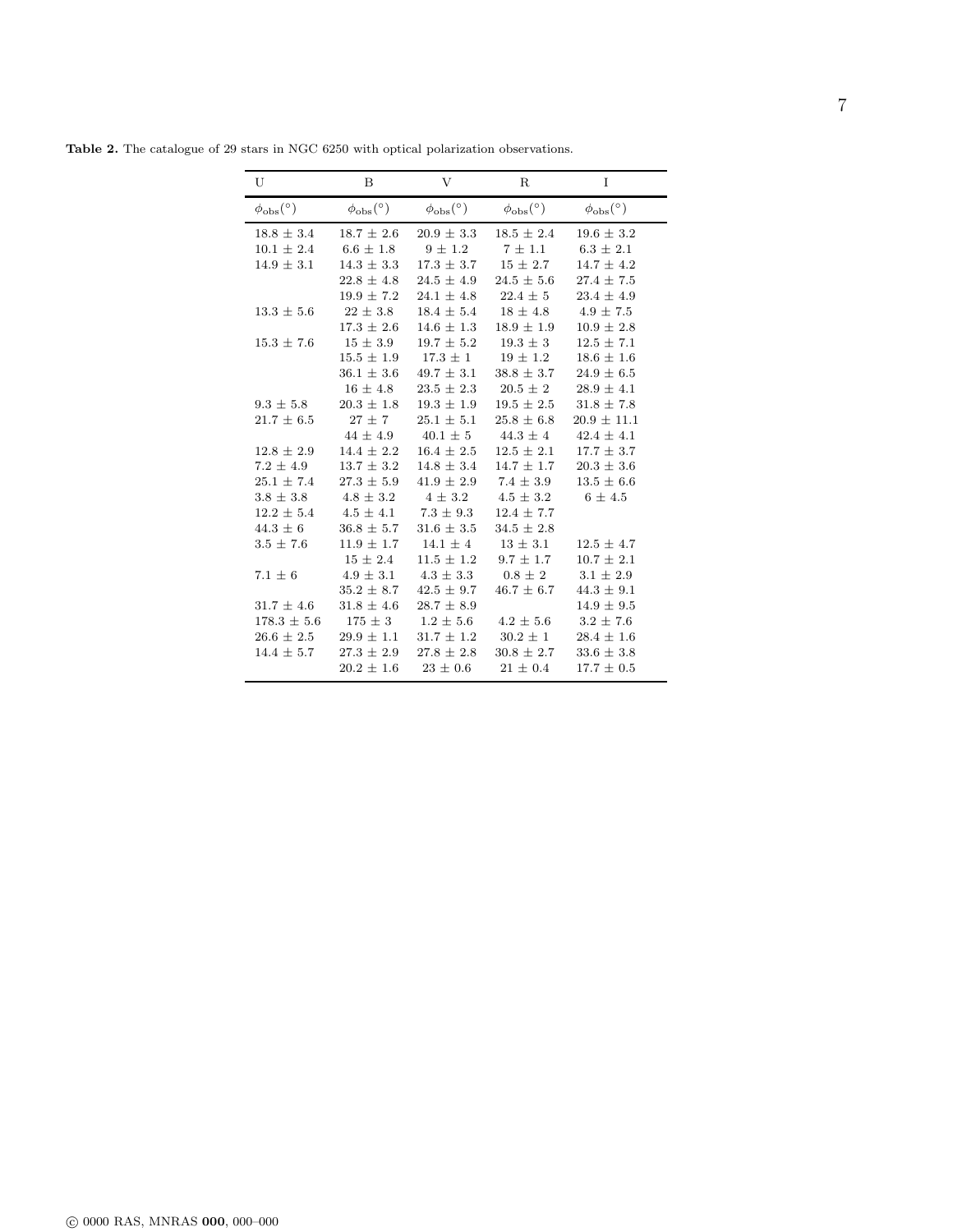# 8 Yi et al.

Table 3. Best-fit results of multi-frequency polarization observations for 60 radio sources.

| Sources                      | $\phi_0$ (rad)       | $A$ (cm)            | $B_{cm^{-2}}$          | $\Delta t_{gra}$ ( $\times 10^{-12}s$ ) | $\Delta\gamma_p~(\times 10^{-24})$ |
|------------------------------|----------------------|---------------------|------------------------|-----------------------------------------|------------------------------------|
| PKS 0047-579                 | $-0.177$             | $-0.297$            | 0.00574                | $-3.16$                                 | 1.03                               |
| PKS 0116-219                 | 1.15                 | $-0.216$            | 0.00417                | $-2.29$                                 | 0.807                              |
| PKS 0130-17                  | 0.633                | $-0.0680$           | 0.00552                | $-0.721$                                | 0.256                              |
| PKS 0135-247                 | 1.19                 | $-2.68$             | $-0.0262$              | $-28.4$                                 | 10.9                               |
| PKS 0142-278                 | 1.99                 | $-2.48$             | $-0.0532$              | $-26.3$                                 | 9.51                               |
| PKS 0202-17                  | $-0.594$             | $-0.991$            | $-0.0125$              | $-10.5$                                 | 3.35                               |
| PKS 0208-512                 | $-0.632$             | 0.681               | 0.00580                | 7.23                                    | 2.74                               |
| PKS 0214-330                 | $-4.83$              | 8.34                | 0.113                  | 88.5                                    | 31.6                               |
| PKS 0220-349                 | 0.216                | $-0.904$            | $-0.00361$             | $-9.59$                                 | 3.37                               |
| PKS 0237-23                  | $-0.442$             | $-0.172$            | $-0.00405$             | $-1.82$                                 | 0.568                              |
| PKS 0252-549                 | 0.0108               | 1.05                | $-0.00546$             | 11.1                                    | 4.82                               |
| PKS 0325-222                 | 0.776                | 0.105               | 0.00114                | 1.11                                    | 0.345                              |
| PKS 0327-241                 | 1.45                 | $-3.43$             | $-0.00642$             | $-36.4$                                 | 13.8                               |
| PKS 0335-364                 | $-0.460$             | 0.939               | 0.0271                 | 9.96                                    | 3.49                               |
| PKS 0338-214                 | 0.0708               | 0.115               | $-0.00854$             | 1.23                                    | 0.660                              |
| PKS 0346-27                  | $-1.93$              | 0.688               | 0.0467                 | 7.30                                    | 2.74                               |
| PKS 0405-385                 | 0.256                | 0.0285              | $-0.0174$              | 0.302                                   | 0.111                              |
| PKS 0405-331                 | $-4.22$              | 7.68                | 0.0381                 | 81.5                                    | 25.6                               |
| PKS 0414-189<br>PKS 0422-380 | $-1.09$<br>$-3.16$   | $-0.550$<br>1.95    | 0.00325<br>0.112       | $-5.84$<br>20.7                         | 1.93<br>8.54                       |
|                              |                      |                     |                        |                                         |                                    |
| PKS 0426-380<br>PKS 0435-300 | $-0.282$<br>$-0.178$ | $-0.701$<br>$-1.30$ | $-0.00330$             | $-7.44$<br>$-13.8$                      | 2.82<br>4.90                       |
| PKS 0438-43                  | 1.20                 | $-1.40$             | $-0.0107$<br>$-0.0540$ | $-14.9$                                 | 4.65                               |
| PKS 0454-46                  | 1.50                 | $-0.605$            | $-0.0262$              | $-6.42$                                 | 2.57                               |
| PKS 0454-234                 | $-0.287$             | $-0.367$            | $-0.0108$              | $-3.89$                                 | 1.43                               |
| PKS 0511-220                 | $-1.04$              | 0.375               | $-0.00408$             | 3.98                                    | 1.38                               |
| PKS 0514-459                 | $-0.363$             | 0.839               | 0.0143                 | 8.90                                    | 5.43                               |
| PKS 0522-611                 | 1.17                 | $-0.503$            | 0.00866                | $-5.34$                                 | 1.81                               |
| PKS 0534-340                 | $-1.18$              | $-0.401$            | $-0.00384$             | $-4.26$                                 | 1.79                               |
| PKS 0537-441                 | $-1.46$              | 0.910               | 0.0140                 | 9.65                                    | 3.84                               |
| PKS 0537-286                 | 0.647                | 0.0840              | 0.00364                | 0.892                                   | 0.267                              |
| PKS 0539-543                 | $-0.345$             | 1.03                | 0.0328                 | 10.9                                    | 3.92                               |
| PKS 0557-454                 | $-2.26$              | 3.00                | 0.0148                 | 31.8                                    | 13.4                               |
| PKS 0607-15                  | 1.05                 | $-0.931$            | $-0.00309$             | $-9.88$                                 | 4.64                               |
| PKS 0625-35                  | 3.84                 | $-3.04$             | $-0.123$               | $-32.3$                                 | 34.0                               |
| PKS 0646-306                 | $-3.02$              | 2.40                | 0.104                  | 25.5                                    | 9.38                               |
| PKS 0834-20                  | 2.45                 | $-2.72$             | $-0.0264$              | $-28.9$                                 | 8.65                               |
| PKS 0919-260                 | 0.0384               | 0.381               | $-0.00210$             | 4.05                                    | 1.28                               |
| PKS B1102-242                | $-0.480$             | $-1.04$             | $-0.0179$              | $-11.0$                                 | 3.68                               |
| PKS 1116-46                  | 0.0811               | $-0.172$            | $-0.00405$             | $-1.82$                                 | 0.755                              |
| PKS 1124-186                 | 1.18                 | $-0.869$            | $-0.0106$              | $-9.23$                                 | $3.34\,$                           |
| PKS 1143-245                 | $-0.558$             | 0.0132              | 0.00396                | 0.140                                   | 0.0456                             |
| PKS 1144-379                 | 2.59                 | 2.84                | $-0.0873$              | $-30.1$                                 | 11.7                               |
| PKS B1206-238                | $-2.29$              | 1.79                | 0.0539                 | 19.0                                    | 6.70                               |
| PMN J1248-4559               | $-2.58$              | $4.28\,$            | 0.0111                 | 45.4                                    | 17.3                               |
| PKS 1255-316                 | $-0.970$             | $-0.468$            | $-0.00675$             | $-4.97$                                 | 1.66                               |
| PKS B1256-177                | $-0.441$             | 0.232               | 0.00499                | 2.47                                    | 0.786                              |
| PKS 1313-333                 | 0.526                | $-1.42$             | $-0.0125$              | $-15.1$                                 | 5.59                               |
| PKS B1406-267                | 0.789                | $-0.672$            | $-0.0376$              | $-7.12$                                 | 2.24                               |
| PKS 1514-24                  | 0.727                | 0.304               | $-0.00376$             | 3.23                                    | 3.36                               |
| PKS 1519-273                 | $-0.422$             | $-0.213$            | 9.45E-04               | $-2.26$                                 | 0.810                              |
| PKS 1831-711                 | $-1.81$              | 0.795               | 0.0141                 | $8.44\,$                                | 2.74                               |
| PMN J1923-2104               | $-0.811$             | $-0.327$            | $-0.00738$             | $-3.47$                                 | 1.34                               |
| PKS 1935-692                 | 2.44                 | $-2.26$             | $-0.0269$              | $-24.0$                                 | 6.73                               |
| PKS 1953-325                 | 0.381                | 0.521               | $-0.0164$              | 5.53                                    | 2.04                               |
| PKS 2204-54                  | $-0.779$             | 0.763               | $-0.00419$             | 8.09                                    | 2.86                               |
| PKS 2244-37                  | $-0.133$             | $-0.216$            | 0.0347                 | $-2.29$                                 | 0.749                              |
| PKS 2245-328                 | $-3.95$              | 3.43                | 0.126                  | 36.4                                    | 11.9                               |
| PKS 2326-477                 | $-0.715$             | $-0.196$            | 0.00167                | $-2.08$                                 | 0.738                              |
| PKS 2329-384                 | 3.33                 | $-3.30$             | $\text{-}0.111$        | $-35.0$                                 | 13.0                               |